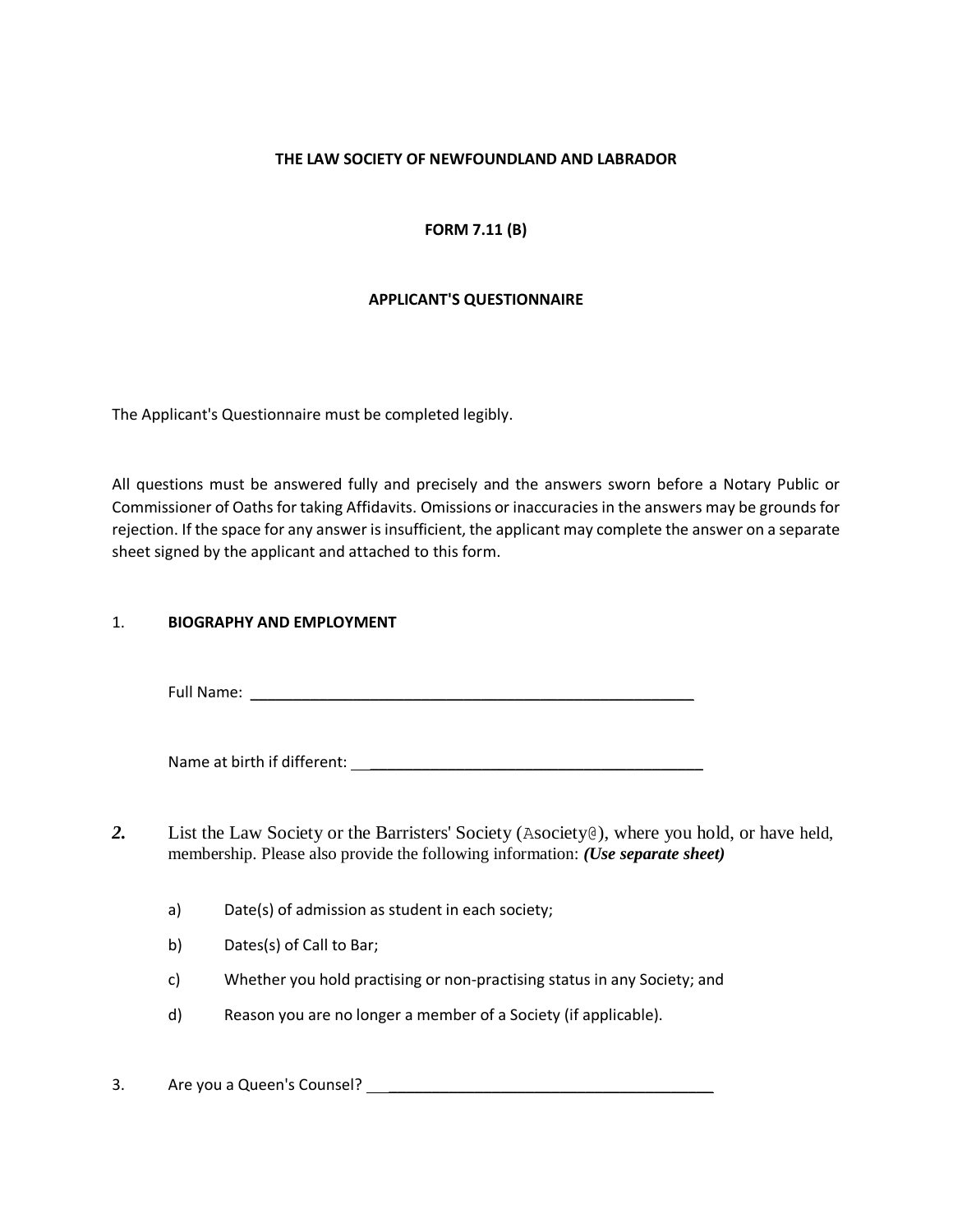Date of Appointment and Jurisdiction \_\_\_\_\_\_\_\_\_\_\_\_\_\_\_\_\_\_\_\_\_\_\_\_\_\_\_\_\_\_\_\_\_

4. Please provide a complete work history since your first Call to Bar in Canada. *(Use separate sheet)*

# 5. **GOOD CHARACTER AND REPUTATION**

If the answer is "yes" to any of the following questions, give full particulars on a separate sheet of paper to be attached to the application form.

a. Have you ever been convicted of any criminal offence, or any other offence involving breach of trust or dishonesty, whether in Canada or abroad?

[ ] NO [ ]YES

b. Have you ever been adjudged in any legal proceedings with bankruptcy, insolvency or have you ever filed a voluntary petition or assignment in bankruptcy?

[ ] NO [ ]YES

c. Are there any outstanding civil judgments against you or criminal charges outstanding against you?

[ ] NO [ ]YES

d. Have you ever been suspended, disqualified, censured or had disciplinary action instituted against you as a member of any professional organization?

[ ] NO [ ]YES

e. Have you ever been denied or had revoked any license or permit the procurement of which requires proof of good character?

[ ] NO [ ]YES

f. Is there to your knowledge or belief any event, circumstance, condition or matter not disclosed in your replies to the preceding questions that touches or may concern your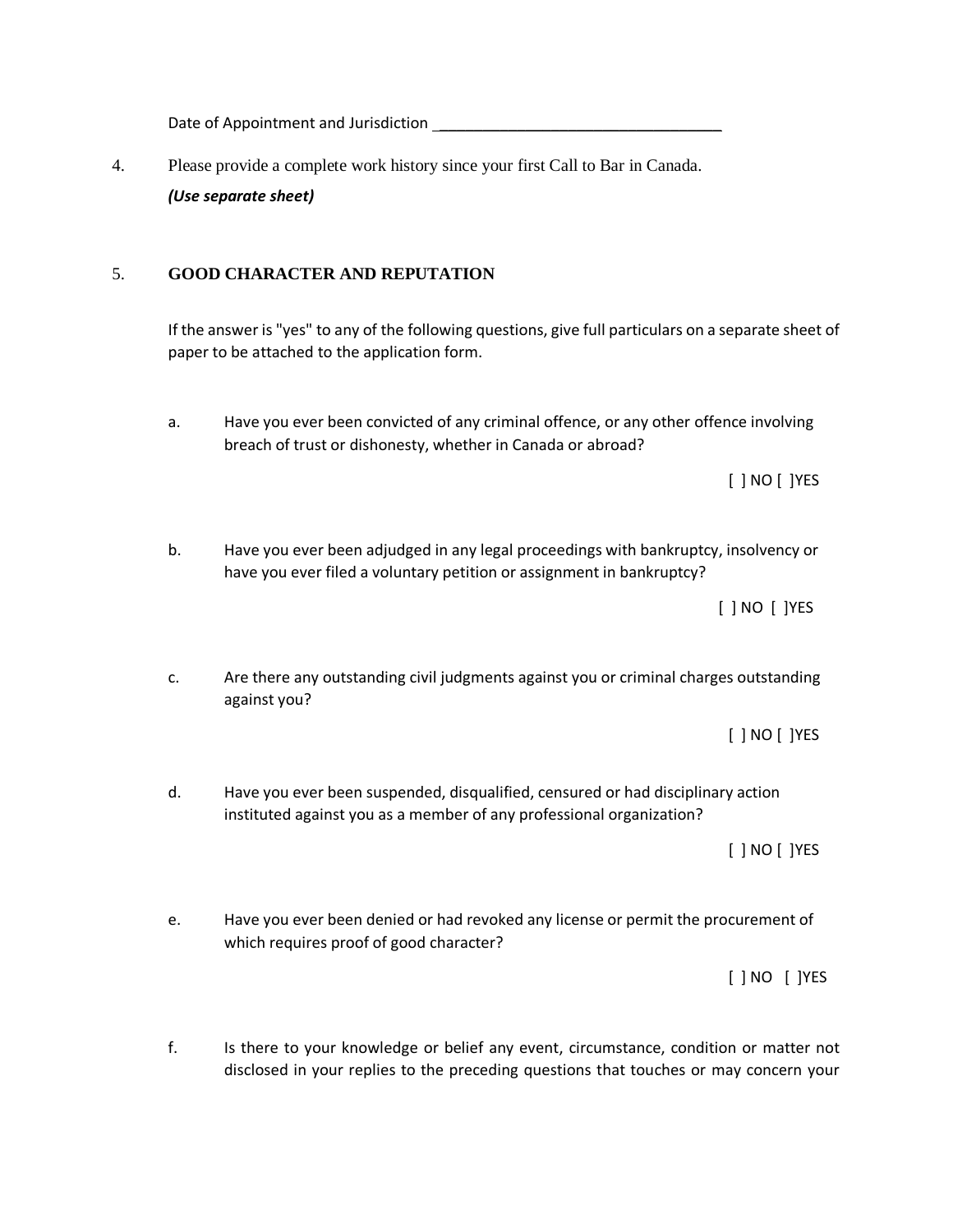conduct, character and reputation and that you know or believe might be considered an impediment to your admission or matter warranting further enquiry by the Law Society?

[ ] NO [ ]YES

g. Are there presently, or have there ever been any restrictions or limitations with regards to your right to operate a law practice, including any past or present restrictions or limitations regarding your right to operate a trust fund?

[ ] NO [ ]YES

## 8. LIABILITY INSURANCE CLAIMS

Have you ever had any insurance claims relating to the practice of law? If so, please provide details of the nature of the claim and the disposition or status of each claim on separate sheet.

[ ] NO [ ] YES

## 9. AUTHORIZATIONS AND UNDERTAKINGS

I hereby grant to the Society full authority to make enquiry from any police authority or other authority with regard to any criminal record or with regard to any of the matters referred to in the preceding questions, and I authorize all persons enquired of pursuant to this authorization to provide all information requested.

I hereby undertake with the Law Society that I will at all times during my membership well and truly keep and perform all of my obligations as a member pursuant to all of the rules and requirements of the Law Society.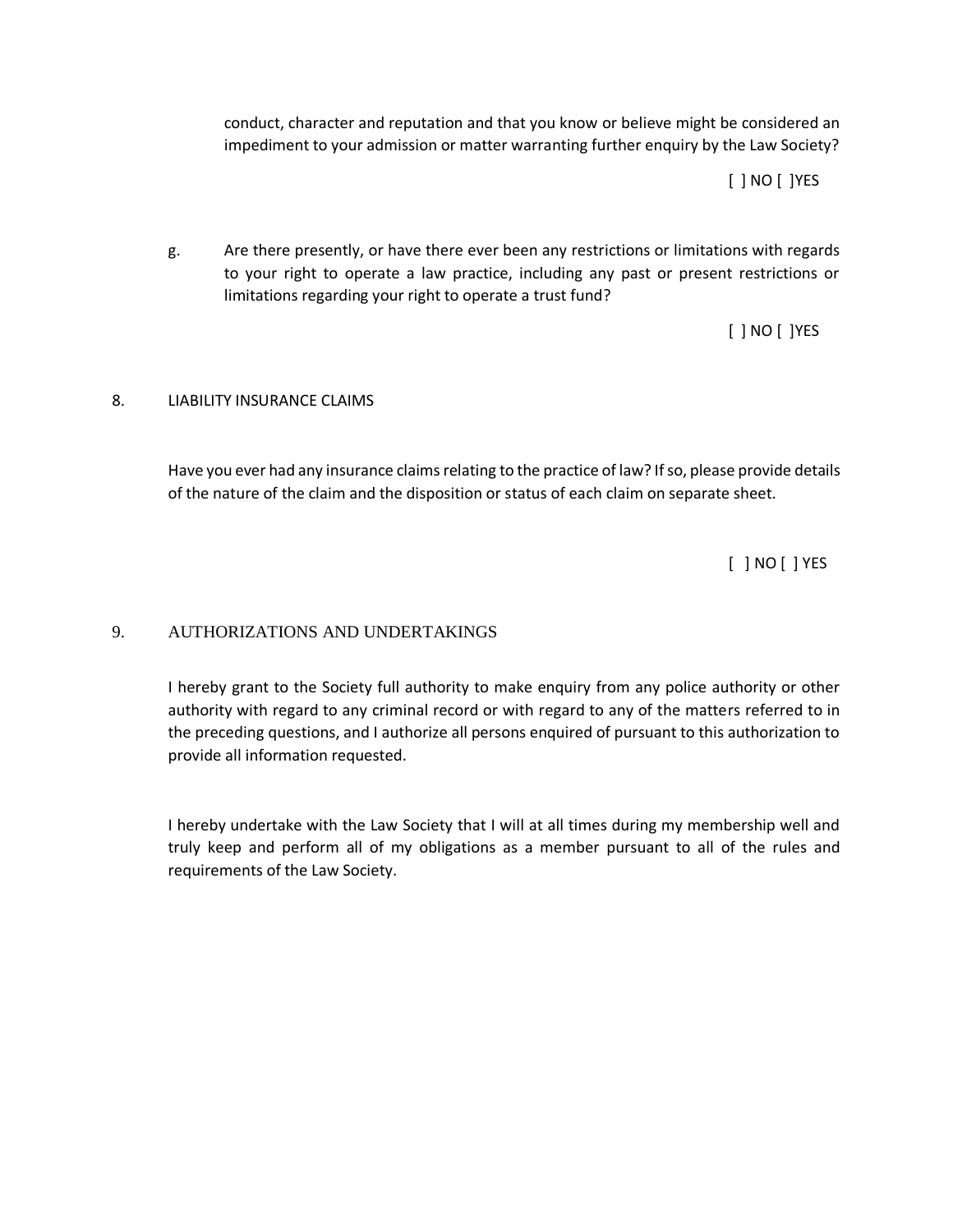10. Please provide the following information about where you will be practising law in Newfoundland and Labrador;